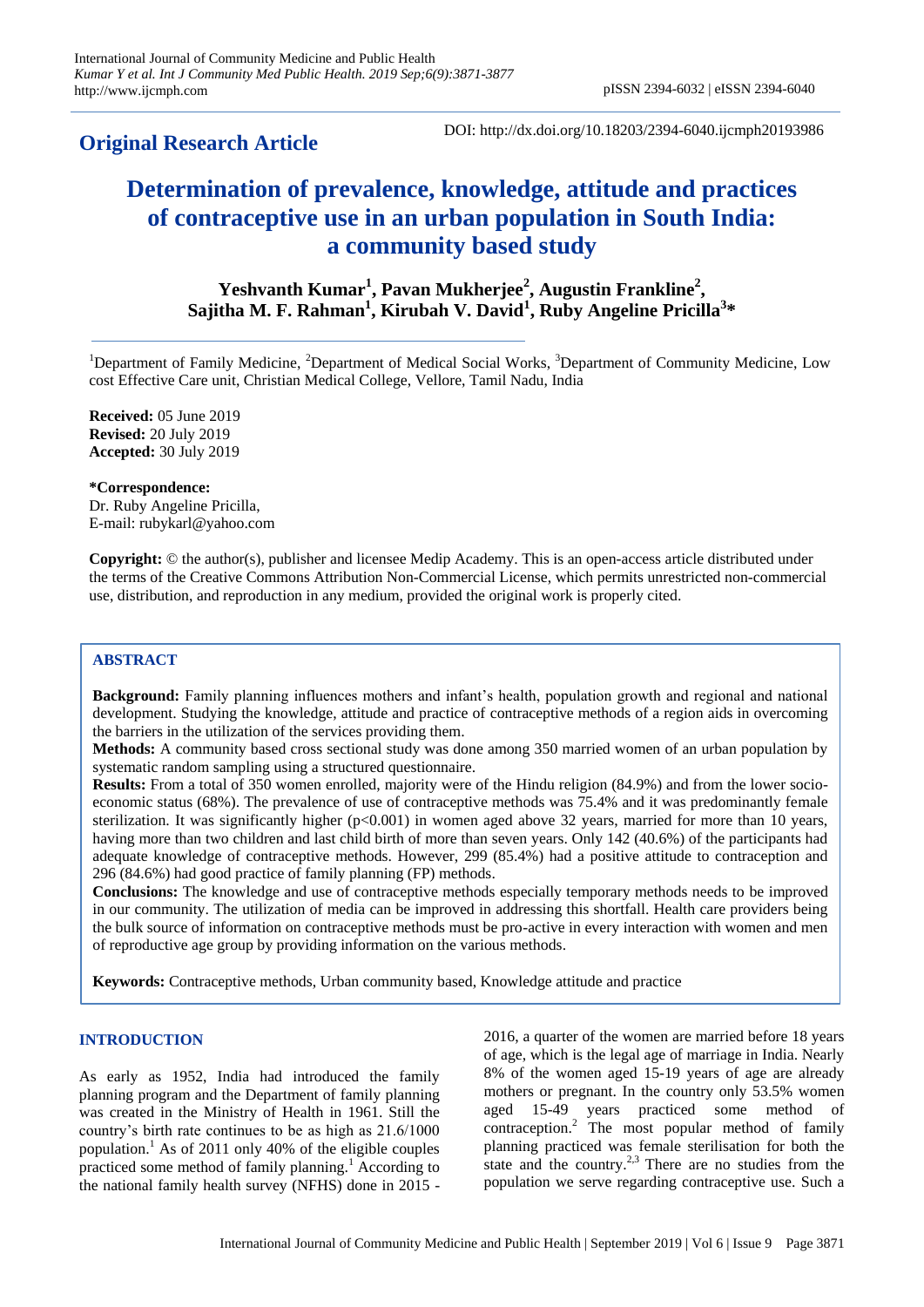study would aid in directing our health education services as well as the contraception services. Appropriate interventions towards addressing the barriers women face in accessing and using appropriate contraception can be planned.

This study was conducted in the urban community we serve with the objectives,

- To determine the prevalence of contraceptive use among married women aged 15-45 years in an urban population in Vellore, South India.
- To determine the Knowledge Attitude and Practices regarding the common methods of contraception among these women.

# **METHODS**

#### *Study design and setting*

This is a community based cross sectional study done among the married women of the urban population of Vellore town, South India. Health care services are provided to this urban community by the Low Cost Effective Care Unit (LCECU), which is the secondary level care provider of Christian Medical College, Vellore. We serve in five communities in this area covering a population of 10,000. The list of this population is available with the community health workers (CHW) who work among this population. From this list of eligible couples, married women in the age group 15 to 45 years were selected if they satisfied the eligibility criteria. The women were contacted at home with the help of the volunteers and community health workers in that area. After obtaining informed consent at home, they were enrolled in to the study. This study was carried out from May 2018 to February 2019.

#### *Study participants*

Married women in the age group 15 to 45 years were selected by systematic random sampling from the list of eligible couples living in the five communities served by the urban health centre. Every  $4<sup>th</sup>$  women was selected from the list and only one woman was selected from each household. They were excluded if they were divorced or separated or widowed or having primary infertility.

#### *Sample size and sampling technique*

The study done in the slums of Delhi showed the prevalence of contraceptive use to be 25.8%.<sup>4</sup> Based on these rates and taking an absolute precision of 5% and using the formula  $4pq/d^2$ , we arrived at a sample size of 320 and accounting for 10% missing, the final required sample size was 350 women. They were selected by systematic random sampling from the list of eligible participants.

#### *Data source and measurement*

For the first objective a structured questionnaire containing the socio-demographic details, current and past contraceptive use, number, type and place of abortions was used. For the second objective a structured questionnaire containing questions on knowledge, attitude and practice regarding contraceptive use was used. This questionnaire was adapted and modified from other studies done on this topic.<sup>5-8</sup> There were  $15$ questions in the knowledge session and the right response to each question got a score of 1. So the maximum score was 15 and minimum was 0. Those who score more than 7 were considered to have adequate knowledge regarding contraception. There were 11 questions in the section on Attitude. The responses were in a Likert scale and the most positive answer was scored 1. The overall possible maximum score in the attitude section was 11 and minimum was 0. Those who score more than 5 were considered to have a positive attitude towards contraception. The section on practice had 5 questions on wanting to use contraception where a "yes" was scored as 1. The other 10 questions on not wanting to practice contraception, "No" was scored as 1. There was also a question on how to deal with unintentional pregnancy. So the maximum possible score was 16 and the minimum was 0. Those who scored 8 and more were considered to have good practice. The women were contacted at home at their convenient time and privacy was maintained during the administration of the questionnaire. The questionnaires were administered individually to the eligible women after obtaining informed consent in the local language by the Principal Investigator (PI) / Co-Investigator (CI). It was translated in to the local language and back translated to English and pilot tested for validation. Confidentiality of the data was maintained. Data was entered using the Epi-Data software.

#### *Statistical methods*

The data was analysed using SPSS version 23. Descriptive statistics was calculated including proportions for categorical variables and means (SD) for continuous variables. Chi-square tests was used to find if there is a significant association between age, religion, education, occupation, socio-economic status (SES), duration of marriage, number of living children and year since last child birth with contraceptive use. Measures of central tendency and SD was calculated for the aggregate scores on knowledge, attitude and practice. Chi-square tests were done to test for the association of the variables like age, education, occupation, religion, SES, duration of marriage, year since last child birth, parity of the women, current and ever use of contraception with adequate knowledge, positive attitude and good practice of contraceptive use. A  $p<0.05$  was considered statistically significant.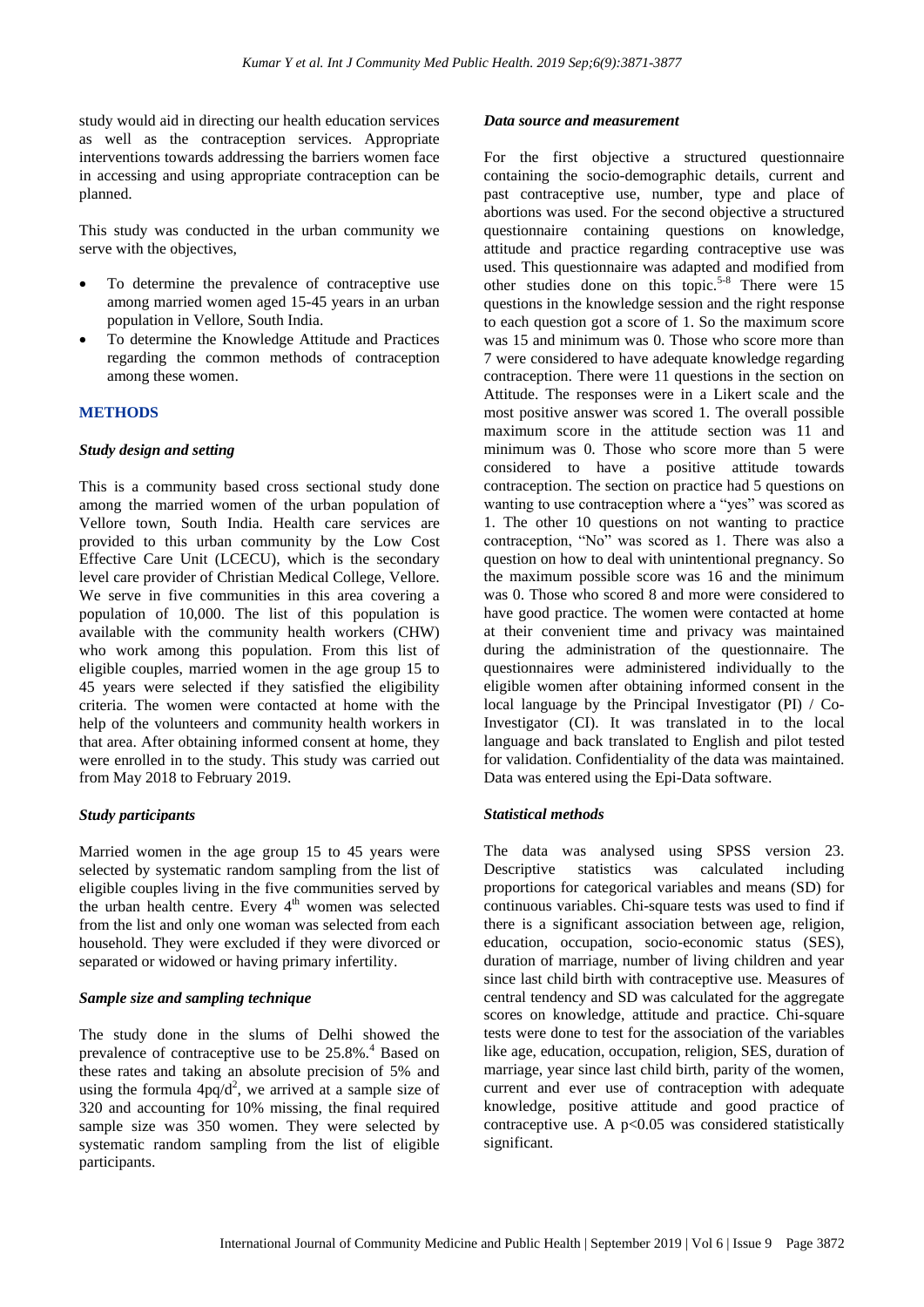#### **RESULTS**

From the population served by our unit, there were a total of 1612 married women in the age group 15 to 45 years. After excluding women who were widowed, separated, divorced and with primary infertility, 1306 women were eligible for participation as shown in Figure 1. From the eligible women, 350 women were selected by systematic random sampling. There was no refusal of consent.



#### **Figure 1: Flow chart describing the selection of the participants.**

The socio–demographic description of the participants is given in Table1. About a half of the women were of the ages 26 to 35. The mean (SD) age of the women was 32.6 (6.3), with a median of 32 and age ranging from 19 to 45 years. They were mostly belonging to the Hindu religion and the lower socio-economic status. A third of them were home makers by profession. More than a third of them had high school education and nearly a quarter of the women had primary education. Only 5.2% of the women had any college education. The mean (SD) years of schooling was 7.2 (4.1), with a median of 8 years and a range of  $\overline{0}$  to 19 years. The mean (SD) duration of marriage was 13.4 (6.8) years and the median was 13 years. Two thirds of the women had two or lesser number of children. The mean (SD) and median years since last child birth was 8.45 (6.4) and 7 respectively.

There were 264 (75.4%) participants who had ever used a method of contraception. Out of this 244 (92.4%) used permanent method, namely female sterilization and 36 (13.6%) of them used temporary method of contraception such as condoms  $(11)$  and intra uterine contraceptive device (IUCD) (25). Sixteen women who used temporary methods earlier went on to have sterilization later. Currently 244 (69.7%) women have had female sterilization and only five (1.4%) women were using temporary methods of contraception. There were nine women who were currently pregnant and 25 (7.1%) women who had induced abortions as they did not want to continue the pregnancy.

# **Table 1: Socio-demographic distribution of the participants (n=350).**

| <b>Variable</b>                     | No $(\% )$ |  |
|-------------------------------------|------------|--|
| Age                                 |            |  |
| 19-25                               | 50(14.3)   |  |
| 26-35                               | 180 (51.4) |  |
| 36-45                               | 120 (34.3) |  |
| <b>Religion</b>                     |            |  |
| Hindu                               | 297 (84.9) |  |
| Christian                           | 41 (11.7)  |  |
| Muslim                              | 12(3.4)    |  |
| <b>Education</b>                    |            |  |
| No education                        | 52 (14.9)  |  |
| Primary school                      | 66 (18.9)  |  |
| Middle school                       | 82 (23.4)  |  |
| High school                         | 132 (37.7) |  |
| College                             | 18(5.1)    |  |
| Occupation                          |            |  |
| House wife                          | 233 (66.5) |  |
| Unskilled                           | 70(20.0)   |  |
| Semi-skilled                        | 29(8.3)    |  |
| Skilled                             | 8(2.3)     |  |
| Business/Professional               | 10(2.9)    |  |
| <b>SES</b>                          |            |  |
| Low                                 | 238 (68.0) |  |
| Middle                              | 112 (32.0) |  |
| Duration of marriage in years       |            |  |
| Up to $5$                           | 46(13.1)   |  |
| $6 - 10$                            | 95( (27.1) |  |
| $11 - 15$                           | 80 (22.9)  |  |
| 16-20                               | 66 (18.9)  |  |
| $>20$                               | 63 (18.0)  |  |
| Number of living children           |            |  |
| $\leq$ 2                            | 216(61.8)  |  |
| >2                                  | 134 (38.2) |  |
| <b>Years since last child birth</b> |            |  |
| Up to 5                             | 148 (42.3) |  |
| $6 - 10$                            | 84 (24.0)  |  |
| $11 - 15$                           | 66 (18.9)  |  |
| $16-20$                             | 37(10.6)   |  |
| $>20$                               | 15(4.2)    |  |

Women aged above 32 years ( $p \le 0.001$ ), belonging to the Hindu religion ( $p=0.02$ ), married for more than 10 years (p<0.001), having more than two living children  $(p<0.001)$  and in whom the last child birth was more than seven years (p<0.001) had a significantly higher contraceptive use ever. There was no significant association of contraceptive use with education, occupation and the SES of the women (Table 2).

The descriptive statistics for knowledge, attitude and practice scores are given in Figure 2.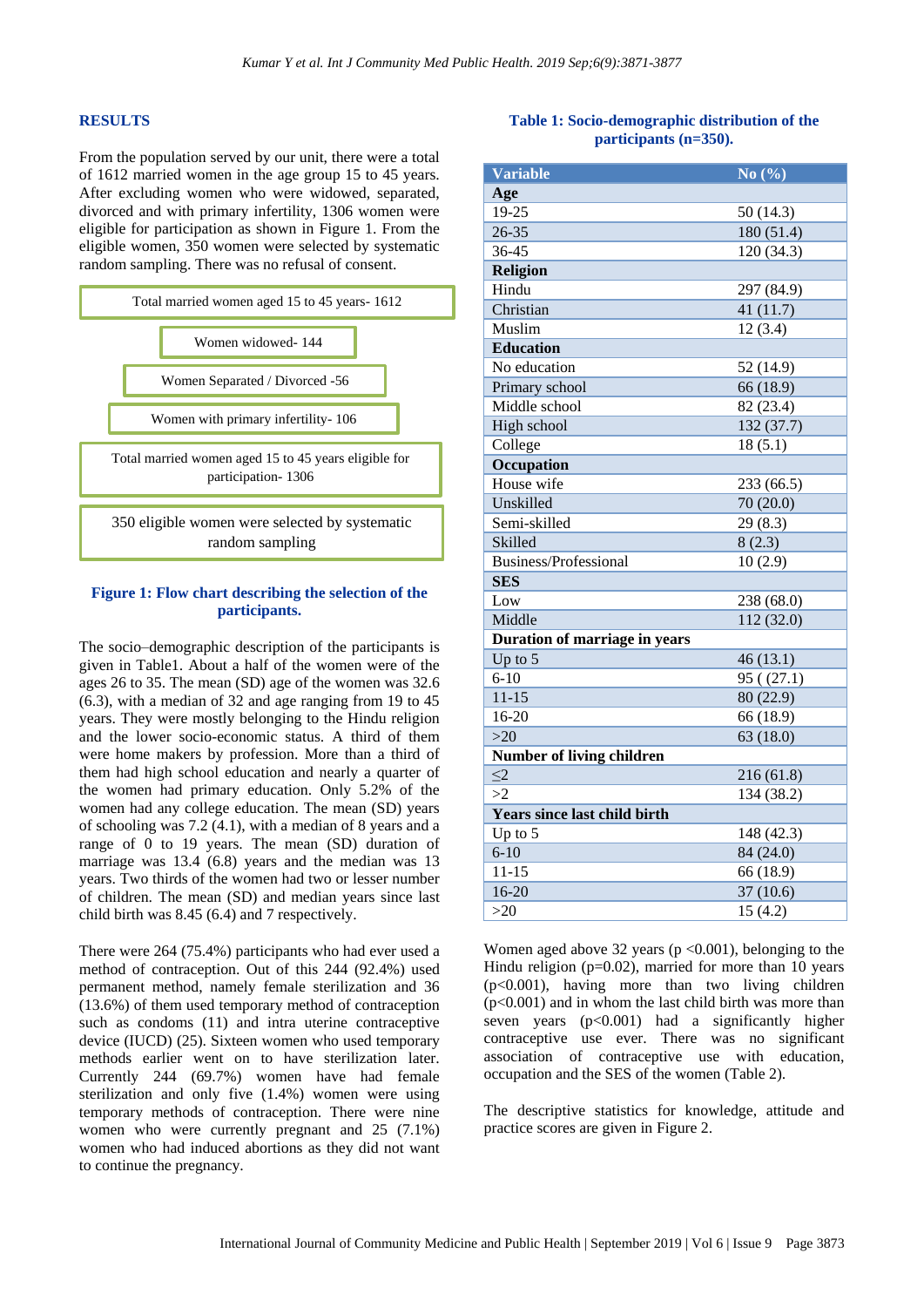# **Table 2: Factors influencing the contraceptive use among the participants.**

| <b>Variable</b>               | <b>Contraceptive use</b><br>$(n=264)$<br>No(%) | No contraceptive<br>use $(n=86)$<br>No $(\% )$ | $X^2$ (p value)                | <b>ODDS</b> ratio<br>(95% Confidence<br>Interval) |
|-------------------------------|------------------------------------------------|------------------------------------------------|--------------------------------|---------------------------------------------------|
| Age in years                  |                                                |                                                |                                |                                                   |
| >32                           | 145 (84.8)                                     | 26(15.2)                                       | $15.82 \, (\leq 0.001)$        | 2.81                                              |
| $\leq$ 32                     | 119(66.5)                                      | 60(33.5)                                       |                                | $(1.67 - 4.73)$                                   |
| <b>Religion</b>               |                                                |                                                |                                |                                                   |
| Hindu                         | 231 (77.8)                                     | 66(22.2)                                       |                                | 2.12                                              |
| Others                        | 33(62.3)                                       | 20(37.7)                                       | 5.84(0.02)                     | $(1.14 - 3.94)$                                   |
| <b>Education</b>              |                                                |                                                |                                |                                                   |
| Up to middle school           | 157(78.5)                                      | 43(21.5)                                       |                                | 1.47                                              |
| High school and above         | 107(71.3)                                      | 43(28.7)                                       | 2.38(0.12)                     | $(0.90 - 2.39)$                                   |
| Occupation                    |                                                |                                                |                                |                                                   |
| Home makers                   | 171 (72.4)                                     | 62(26.6)                                       |                                | 0.71                                              |
| Others                        | 93 (79.5)                                      | 24(20.5)                                       | 1.56(0.21)                     | $(0.42 - 1.22)$                                   |
| <b>SES</b>                    |                                                |                                                |                                |                                                   |
| Low                           | 186 (78.2)                                     | 52(21.8)                                       |                                | 1.56                                              |
| Middle                        | 78 (69.6)                                      | 34(30.4)                                       | 2.98(0.85)                     | $(0.94 - 2.59)$                                   |
| Duration of marriage in years |                                                |                                                |                                |                                                   |
| >10                           | 176 (84.2)                                     | 33(15.8)                                       |                                | 3.21                                              |
| $\leq 10$                     | 88 (62.4)                                      | 53 (37.6)                                      | $21.59 \left( < 0.001 \right)$ | $(1.94 - 5.32)$                                   |
| No. of living children        |                                                |                                                |                                |                                                   |
| >2                            | 125 (93.3)                                     | 9(6.7)                                         |                                | 7.69                                              |
| $\leq$ 2                      | 139(64.4)                                      | 77(35.6)                                       | $37.35 \left( <0.001 \right)$  | $(3.70 - 15.99)$                                  |
| Years since last child birth  |                                                |                                                |                                |                                                   |
| >7                            | 147 (87.0)                                     | 22(13.0)                                       |                                | 3.66                                              |
| $\leq$ 7                      | 117(64.6)                                      | 64 (35.4)                                      | $23.54 \left( <0.001 \right)$  | $(2.13 - 6.28)$                                   |



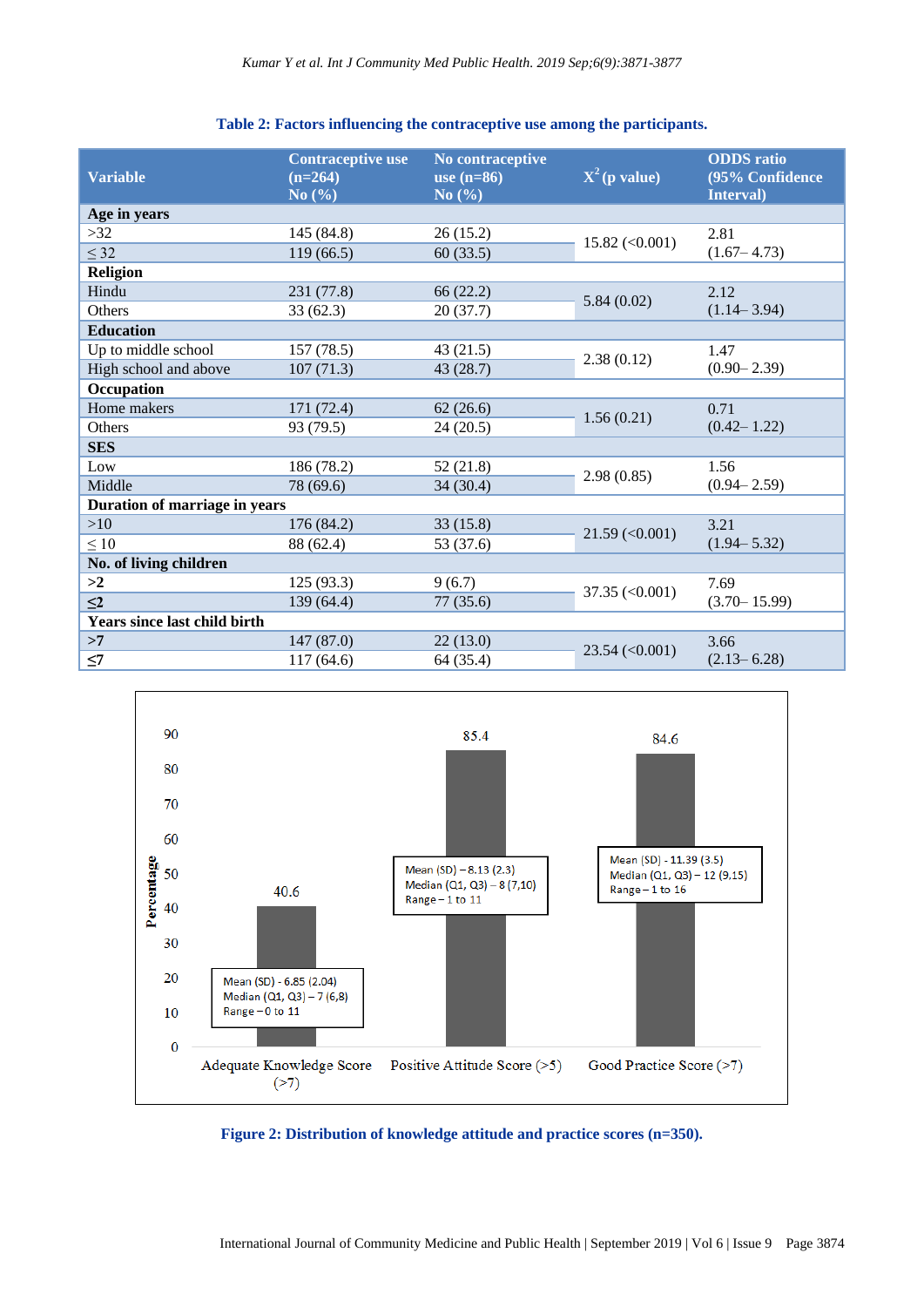The overall knowledge was not adequate. Only 142 (40.6%) had adequate knowledge scores. The distribution of knowledge is described in Table 3. The knowledge regarding stage of menstrual cycle when conception takes place (6.0%), legal age of marriage (35.4%), birth interval (36.3%), nulliparous method (36.9%) and complications associated with condom (1.4%), OCP (9.7%), IUCD (28%) and female sterilization (2.6%) was poor. Nearly 70% of the participants had received information regarding contraception from health care workers and hospitals. Rest of them had received information from friends and relatives (21.7%) and media  $(6.6\%)$ .

# **Table 3: Distribution of adequate knowledge regarding contraception (n=350).**

| <b>Responses to assess adequate knowledge</b>                                           | No $(\% )$ |
|-----------------------------------------------------------------------------------------|------------|
| Stage of menstrual cycle when conception is possible – 14 days before menstruation      | 21(6.0)    |
| Legal age of marriage for girls-18 years                                                | 124(35.4)  |
| Accepted birth interval between the $1st$ and $2nd$ child-3years                        | 127(36.3)  |
| Listing at least 2 methods of contraception                                             | 294 (84.0) |
| Person responsible for the use of contraception- both                                   | 178 (50.9) |
| Contraceptive method used in Nulliparous women-condom/OCP                               | 129 (36.9) |
| Contraceptive method used for spacing-condom/OCP/IUCD                                   | 278 (79.4) |
| Contraceptive method used after recent child birth-condom/IUCD                          | 250(71.4)  |
| Contraceptive method used in women with 2 or more children– permanent method            | 282(80.6)  |
| Listing complications with condom use                                                   | 5(1.4)     |
| Listing complications with OCP use                                                      | 34(9.7)    |
| Listing complications with IUCD use                                                     | 98 (28.0)  |
| Listing complications with female sterilization                                         | 9(2.6)     |
| Places where family planning services can be accessed- primary health centres/Hospitals | 324 (92.6) |
| Information regarding contraceptives-health workers/hospitals                           | 244(69.7)  |

#### **Table 4: Distribution of positive attitude regarding contraception (n=350).**

| <b>Positive responses regarding attitude</b>                                                    | No(%)      |
|-------------------------------------------------------------------------------------------------|------------|
| Birth control methods limit family size or delay births- agree                                  | 285(81.4)  |
| Contraceptive methods are safe-agree                                                            | 278 (79.4) |
| Can freely discuss selection of contraceptive method with husband- agree                        | 274 (78.3) |
| Can freely discuss selection of contraceptive method with friend/close relative- agree          | 205(58.6)  |
| Use of contraception depends on the gender of the living children-don't agree                   | 231(66.0)  |
| Use of contraceptive methods conflicts with my moral, cultural or religious beliefs-don't agree | 284 (81.1) |
| Use of contraceptive methods leads to ill health and weakness of the body-don't agree           | 169(48.3)  |
| Support family and friends who want to use any family planning methods– agree                   | 292 (83.4) |
| Family planning methods should be selected appropriately to avoid side effects- agree           | 285 (81.4) |
| It is difficult to get information regarding available family planning methods- don't agree     | 259 (74.0) |
| It is difficult to access family planning services- don't agree                                 | 281 (80.3) |

#### **Table 5: Distribution of good practice regarding contraception (n=350).**

| <b>Good practice responses</b>                   | $\mathrm{No}$ (%) |
|--------------------------------------------------|-------------------|
| <b>Improves health–yes</b>                       | 258 (73.7)        |
| Prevents unwanted pregnancy-yes                  | 313 (89.4)        |
| Prevents sexually transmitted disease-yes        | 223(63.7)         |
| Spacing between children-yes                     | 291 (83.1)        |
| Recommended by health professionals-yes          | 271 (77.4)        |
| Want more children- no                           | 232(66.3)         |
| Don't know any suitable method- no               | 228(65.1)         |
| Don't know where to get suitable method- no      | 236(67.4)         |
| Husband disapproves of use-no                    | 254(72.6)         |
| Family members disapprove of use-no              | 251 (71.7)        |
| Has effect on future fertility-no                | 194 (55.4)        |
| Self doesn't approve of use of contraception- no | 252(72.0)         |

Continued.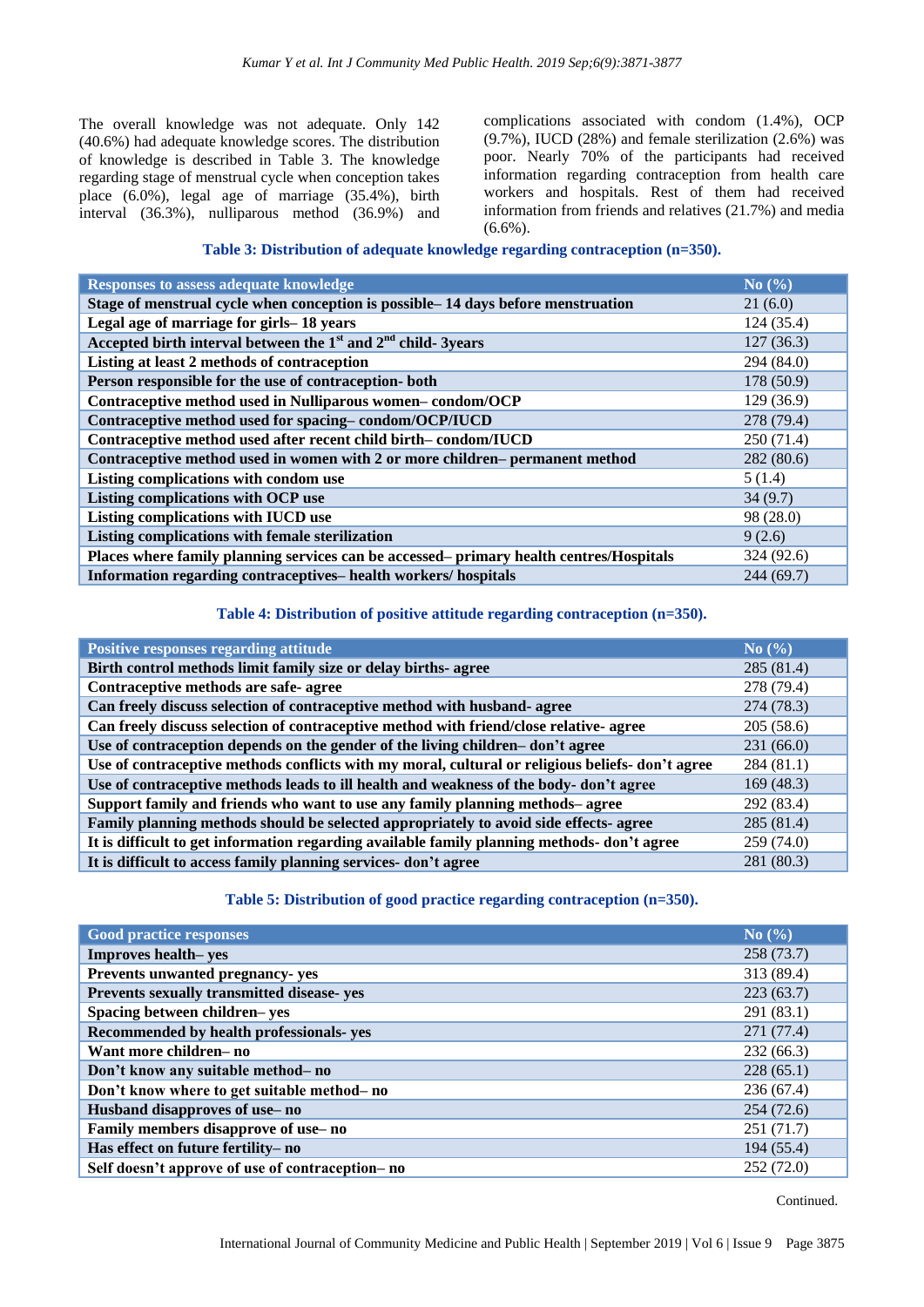| <b>Good practice responses</b>      | $\mathbf{No}(\% )$ |
|-------------------------------------|--------------------|
| Fear of side effects– no            | 185(52.9)          |
| It is expensive - no                | 292 (83.4)         |
| Social or religious beliefs-no      | 294(84.0)          |
| Unintended pregnancy– will continue | 214(61.4)          |

Although the knowledge was poor, most of them (299, 85.4%) had a positive attitude with regard to contraception as shown in Table 4. The attitude was not so positive only with regard to contraceptive methods leading to ill health and weakness of the body.

Similarly the responses with regard to practice were good in majority (296, 84.6%) of the participants although only 75.4% used any method of contraception ever. The responses with regard to good practice of contraceptive use are given in Table 5.

Education of the participant was the only factor that influenced the knowledge regarding contraception. Women who had been to high school or above (75, 50.0%) had better knowledge than women who had been to middle school, primary school or no schooling at all (67,33.5%). This was statistically significant with a chisquare value (p value) of  $9.68$  (0.02) and odds ratio ( $95\%$ ) Confidence interval) of 1.99 (1.29-3.07). Similarly with regard to practice, 152 (88.8%) women aged above 32 years had good practice responses as compared to 144 (80.4%) women aged 32 years and below. This was statistically significant with a chi-square value (p value) of 4.68 (0.03) and Odds ratio (95% confidence interval) of 1.93 (1.06-3.53). There were no other significant factors that influenced the knowledge or the practice scores. There was no significant association between age, education, occupation, religion, socio-economic status, duration of marriage, number of living children, and years since last child birth with the attitude score.

#### **DISCUSSION**

Family planning (FP) is stated to be crucial in ensuring good health among women. Successful implementation of FP methods enables prevention of unintended pregnancies, reducing need for unsafe abortions, slows down unsustainable population growth and thus in the long run contributes to healthy and economically productive population. In a study done in the urban slums of Delhi India, it was found that a quarter of the women surveyed had induced abortions and unsupervised medical termination of pregnancy was reported in 27.5% of the women. The prevalence of contraceptive use was only 25.8%.<sup>4</sup> In another study done in a tertiary hospital among women attending the obstetrics and gynaecology outpatient reported 66% of the participants experienced at least one unwanted pregnancy and 44% of these pregnancies were aborted. They also reported that only 42% of the study population practiced some form of contraception.<sup>9</sup> In contrast, the prevalence of contraceptive use in our population was found to be 75.4%. The percentage of women who reported aborting unwanted pregnancies was 7.1%.

In the same study the knowledge regarding at least one method of contraception was adequate.<sup>9</sup> In another study done in Karnataka among 136 married women, nearly 2/3rds of them had adequate knowledge regarding contraception. The researchers also found a significant association between knowledge regarding contraception and educational status, occupation, family income and duration of marriage.<sup>10</sup> Surprisingly the NFHS-4 document claims that knowledge of contraceptive methods is universal (99%) in India in both urban and rural areas.<sup>2</sup> However, adequate knowledge of different methods of contraception was only 40.6% in our study group and those with high school education or more seemed to have better knowledge scores. It has been noted that rural women in Udipi district of Karnataka and Karachi have moderate knowledge of contraceptive methods.10,11 Further studies are indicated on the factors behind the discordant figures of individual areas versus the NFHS data.

Though the knowledge of the women in our urban area was less than adequate, their perceptions regarding practice of contraception was good and attitude was positive. Majority of the participants practicing contraception (92.4%) were utilizing permanent method of contraception. Studies done in Ethiopia and Tanzania have indicated that the practice of contraception was significantly related to the participant's age, education level, and distance to the nearest health facility, parity, women's participation in decision making, side-effects and spouses' permission and encouragement.<sup>12,13</sup>

Health care providers (HCP) play a crucial role in supporting women and men to make a voluntary and informed choice of contraceptive method. In an earlier study done by our team to assess the quality and satisfaction of antenatal care provided by nurse midwives to low risk pregnant women, it was observed that less than 40% received any health education regarding contraception and only a third of the pregnant women were satisfied with the advice they received regarding contraception.<sup>14,15</sup> The women in our study have however noted that they had received information about contraceptive methods from HCP. Efforts need to be initiated to improve the knowledge of women and men on various contraceptive methods.